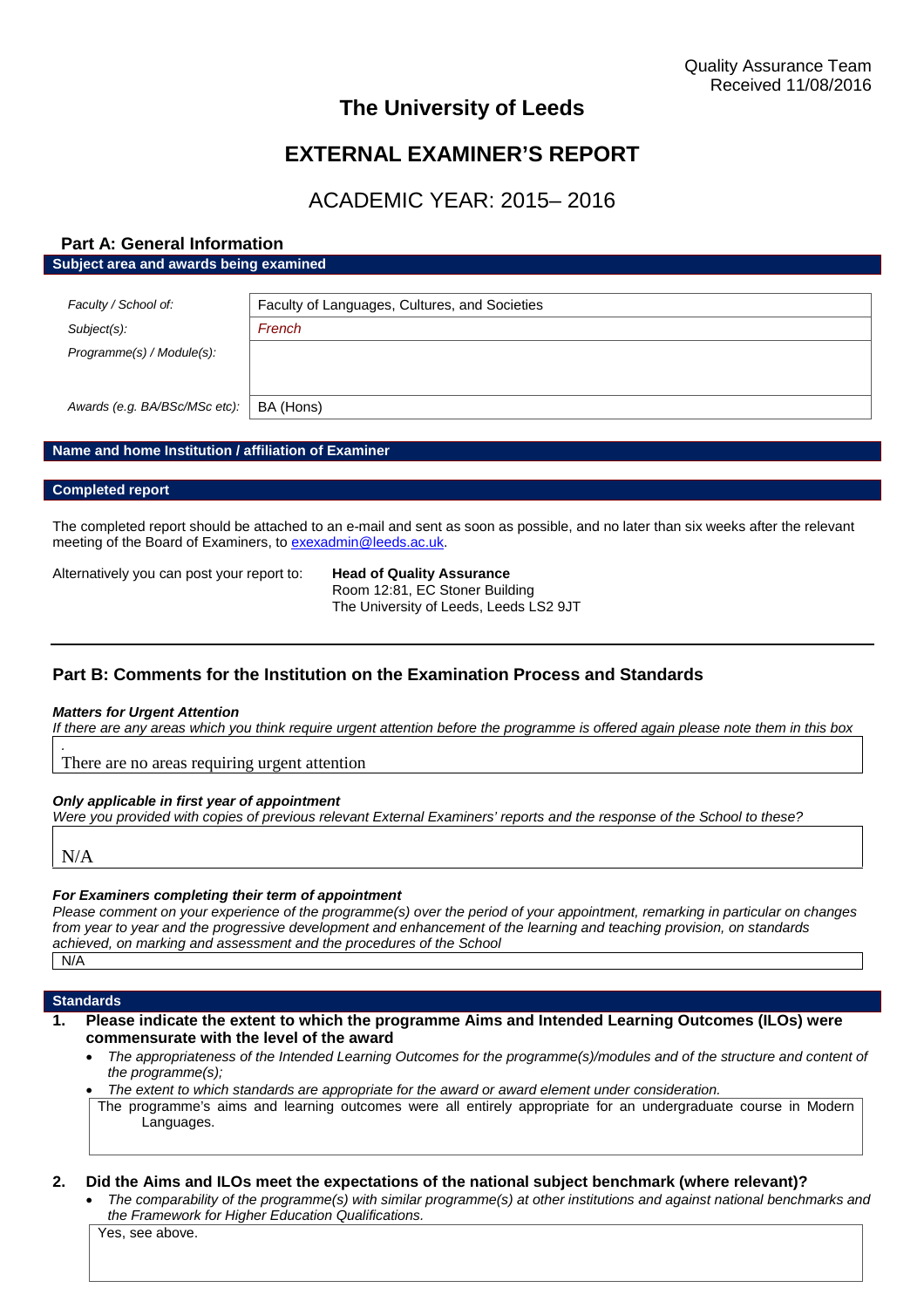#### **3. Please comment on the assessment methods and the appropriateness of these to the ILOs**

- *The design and structure of the assessment methods, and the arrangements for the marking of modules and the classification of awards;*
- *The quality of teaching, learning and assessment methods that may be indicated by student performance.* The French Department at Leeds uses a wide variety of assessment methods that are wholly appropriate to the ILOs.
- **4. Were students given adequate opportunity to demonstrate their achievement of the Aims and ILOs?**
	- *The academic standards demonstrated by the students and, where possible, their performance in relation to students on comparable courses;*

*The strengths and weaknesses of the students as a cohort.*

Students at Leeds perform to a level that is comparable to that achieved by students studying similar undergraduate courses throughout the UK. At the top of each cohort, students are producing work of a very high quality.

- **5. For Examiners responsible for programmes that include clinical practice components, please comment on the learning and assessment of practice components of the curriculum**  $N/A$
- **6. Please comment on the nature and effectiveness of enhancements to the programme(s) and modules since the previous year**

*It would be particularly helpful if you could also identify areas of good practice which are worthy of wider dissemination.* I was able to scrutinise a new second-year undergraduate module devoted to translation and interpreting that was innovative in its content and assessment methods, while enabling the students to produce original and thoughtful work of high quality.

#### **7. Please comment on the influence of research on the curriculum and learning and teaching** *This may include examples of curriculum design informed by current research in the subject; practice informed by research; students undertaking research.*

The wide range of modules on offer in French are testimony to the wide-ranging research interests of the lecturing staff at Leeds.

### **8. Where the programme forms part of an Integrated PhD, please comment on the appropriateness of the programme as training for a PhD**

**N/A**

#### **For Examiners involved in mentoring arrangements**

**9. If you have acted as a mentor to a new External Examiner or have received mentor support please comment here on the arrangements**

The arrangement whereby, as a relatively experienced external Examiner at Leeds, I was able to help and guide a new member of external examining team was both helpful and effective.

### **The Examination/Assessment Process**

**10. The University and its Schools provide guidance for External Examiners as to their roles, powers and responsibilities. Please indicate whether this material was sufficient for you to act effectively as an External Examiner.**

*Whether External Examiners have sufficient access to the material needed to make the required judgements and whether they are encouraged to request additional information.*

Yes.

**11. Did you receive appropriate documentation relating to the programmes and/or parts of programmes for which you have responsibility, e.g. programme specifications or module handbooks, marking criteria?** *The coherence of the policies and procedures relating to External Examiners and whether they match the explicit roles they are asked to perform.*

Yes.

### **12. Were you provided with all draft examination papers/assessments? Was the nature and level of the questions appropriate? If not, were suitable arrangements made to consider your comments?**

I was provided with full details of all of the modules I was tasked with overseeing. All necessary information was provided. Exam and essay questions were entirely appropriate to the content and level of each of the modules in question.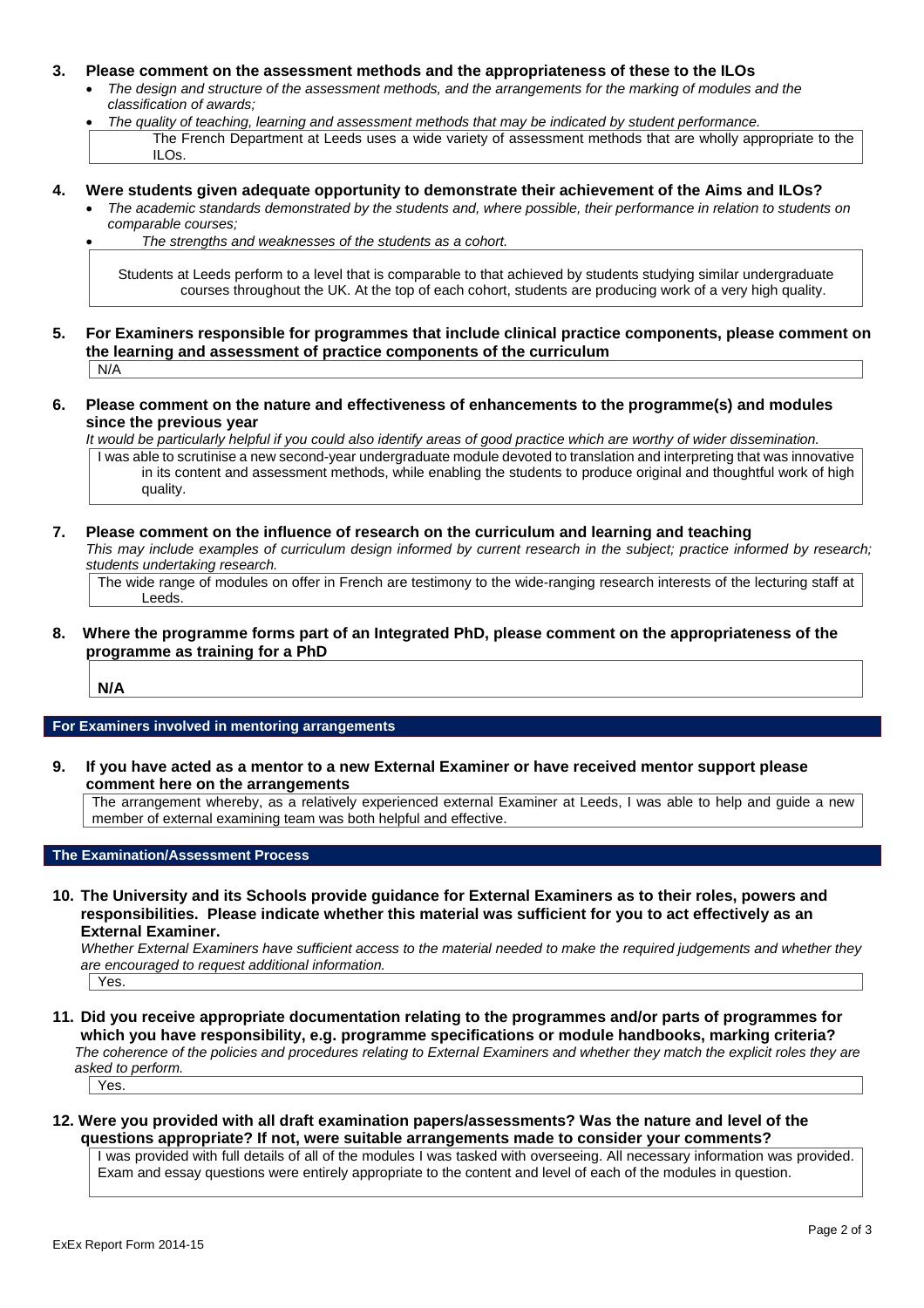- **13. Was sufficient assessed / examined work made available to enable you to have confidence in your evaluation of the standard of student work? Were the scripts clearly marked/annotated?** All papers and scripts were available for me to scrutinise.
- **14. Was the choice of subjects for dissertations appropriate? Was the method and standard of assessment appropriate?**

Yes.

**15. Were the administrative arrangements satisfactory for the whole process, including the operation of the Board of Examiners? Were you able to attend the meeting? Were you satisfied with the recommendations of the Board?**

All administrative arrangements were carried out efficiently and with due consideration to the importance of the decisions being made.

#### **16. Were appropriate procedures in place to give due consideration to mitigating circumstances and medical evidence?**

There was clear evidence of all mitigating circumstances having been taken into account in an appropriate fashion.

#### **Other comments**

**Please use this box if you wish to make any further comments not covered elsewhere on the form**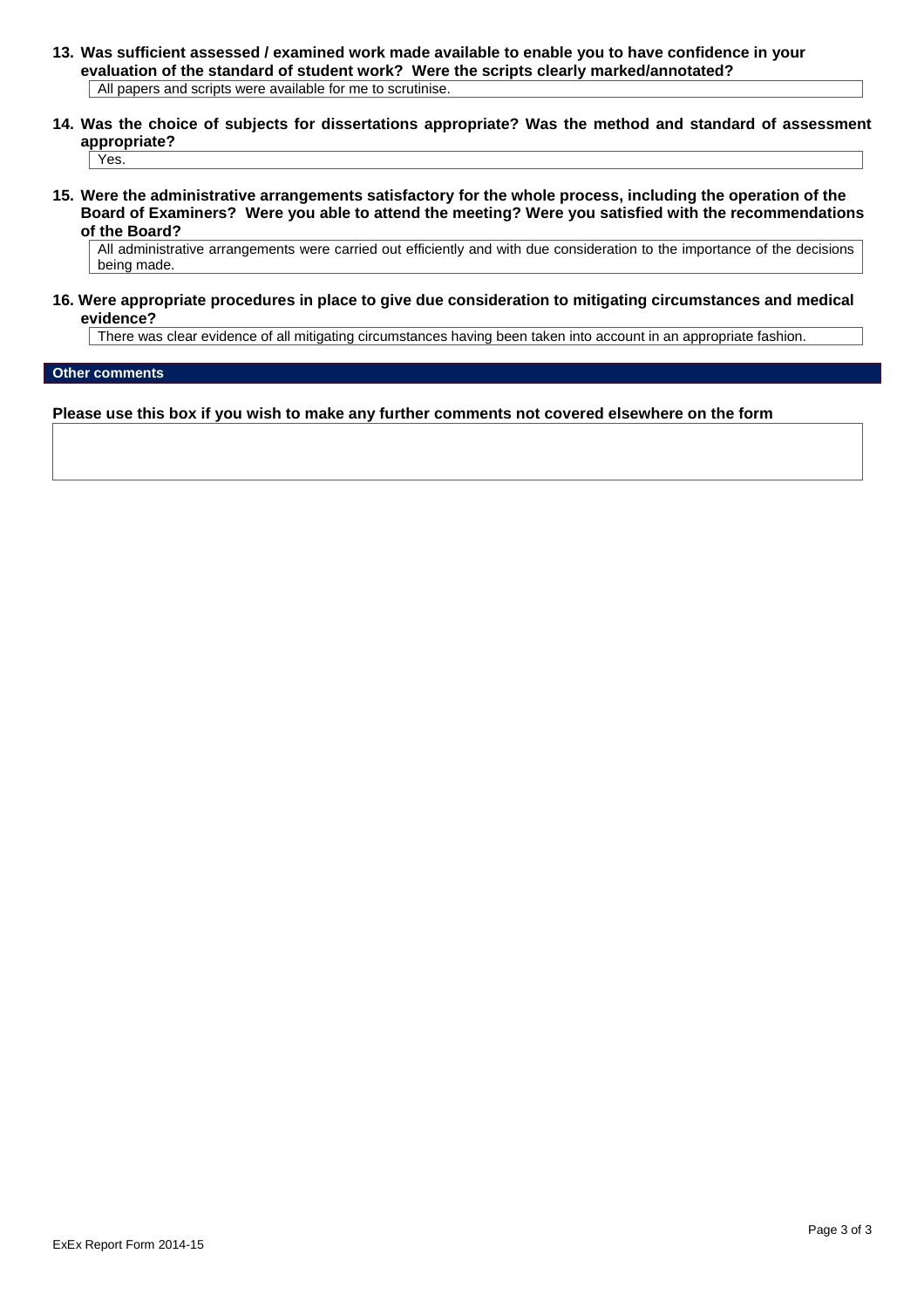# **School of Languages, Cultures and Societies**

FACULTY OF ARTS



18 August 2016

Dear

Thank you very much for your external examiner's report on the French subject area for the academic session 2015/16. On behalf of my colleagues I would like to thank you for your constructive comments on our teaching and assessment procedures. It is reassuring to know that our procedures and standards are commensurate with good practice in the UK. It is also satisfying to know that our students are able to take a wide range of modules and produce high-quality work at the top of the scale. I am pleased that the new Level 2 module, FREN2350/55 Introduction to Translation and Interpreting, has worked well in its first year and has enabled the students to produce original work. We appreciate your positive comments about the innovative forms of assessment for this module. This is an area that we are aiming to develop within our subject area and the School as a whole.

I would also like to thank you for all of your support and collegiality during the past year. It has been a pleasure to have you as our external examiner and we look forward to seeing you again next year. Thank you also for mentoring our new examiner this year.

With all good wishes,

Director of French, School of Languages, Cultures and Societies University of Leeds LS2 9JT tel: 0113 email: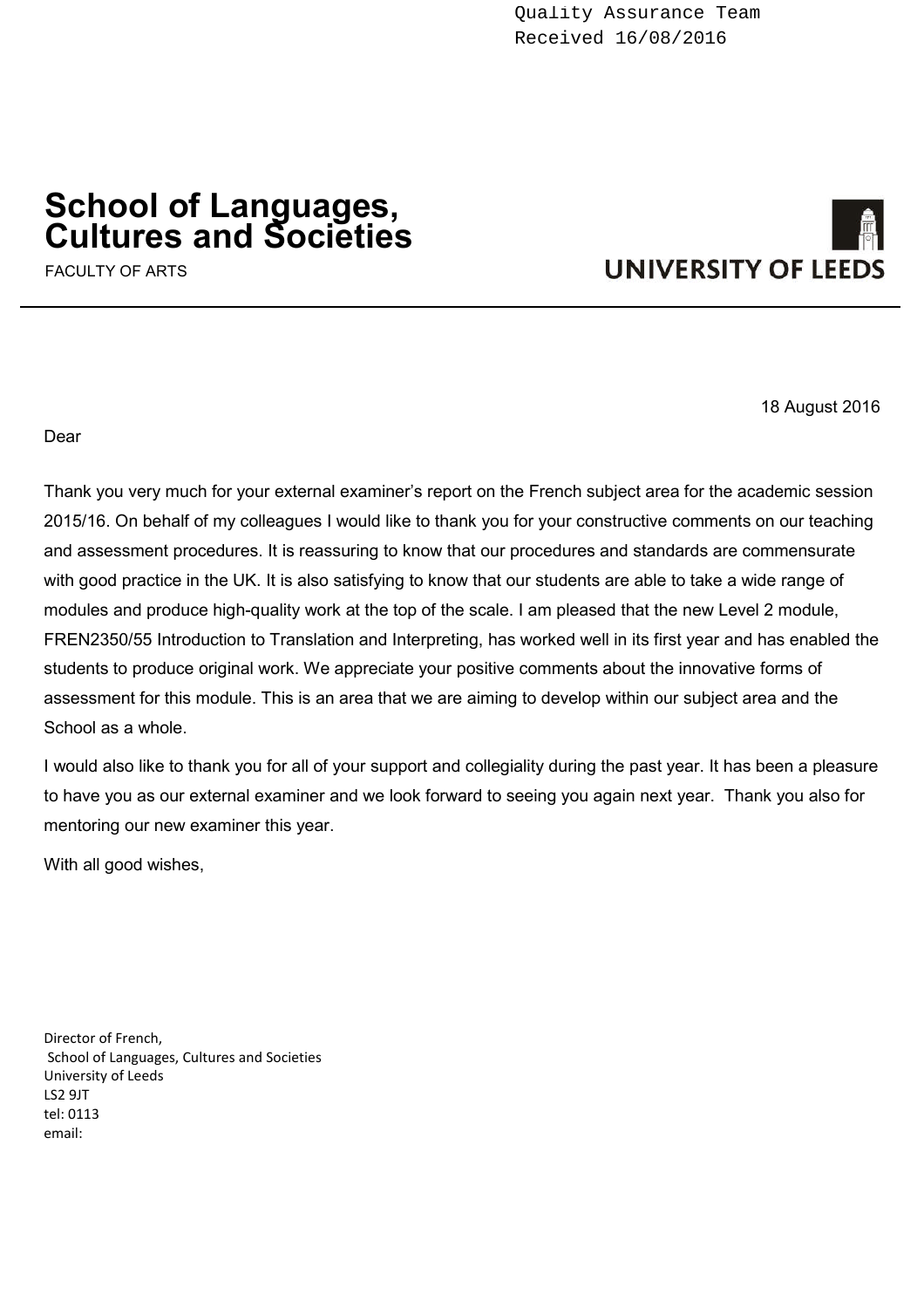# **The University of Leeds**

# **EXTERNAL EXAMINER'S REPORT**

# ACADEMIC YEAR: 2014– 2015

## **Part A: General Information Subject area and awards being examined**

| Faculty / School of:          | Arts: School of Languages and Cultures    |
|-------------------------------|-------------------------------------------|
| $Subject(s)$ :                | French                                    |
| Programme(s) / Module(s):     | Single and Joint Honours including French |
|                               |                                           |
| Awards (e.g. BA/BSc/MSc etc): | BA                                        |

### **Name and home Institution / affiliation of Examiner**

#### **Completed report**

The completed report should be attached to an e-mail and sent as soon as possible, and no later than six weeks after the relevant meeting of the Board of Examiners, to [exexadmin@leeds.ac.uk.](mailto:exexadmin@leeds.ac.uk)

Alternatively you can post your report to: **Head of Quality Assurance**

Room 12:81, EC Stoner Building The University of Leeds, Leeds LS2 9JT

# **Part B: Comments for the Institution on the Examination Process and Standards**

#### *Matters for Urgent Attention*

*If there are any areas which you think require urgent attention before the programme is offered again please note them in this box* **None** 

*Only applicable in first year of appointment*

*Were you provided with copies of previous relevant External Examiners' reports and the response of the School to these?* Yes

#### *For Examiners completing their term of appointment*

*Please comment on your experience of the programme(s) over the period of your appointment, remarking in particular on changes from year to year and the progressive development and enhancement of the learning and teaching provision, on standards achieved, on marking and assessment and the procedures of the School*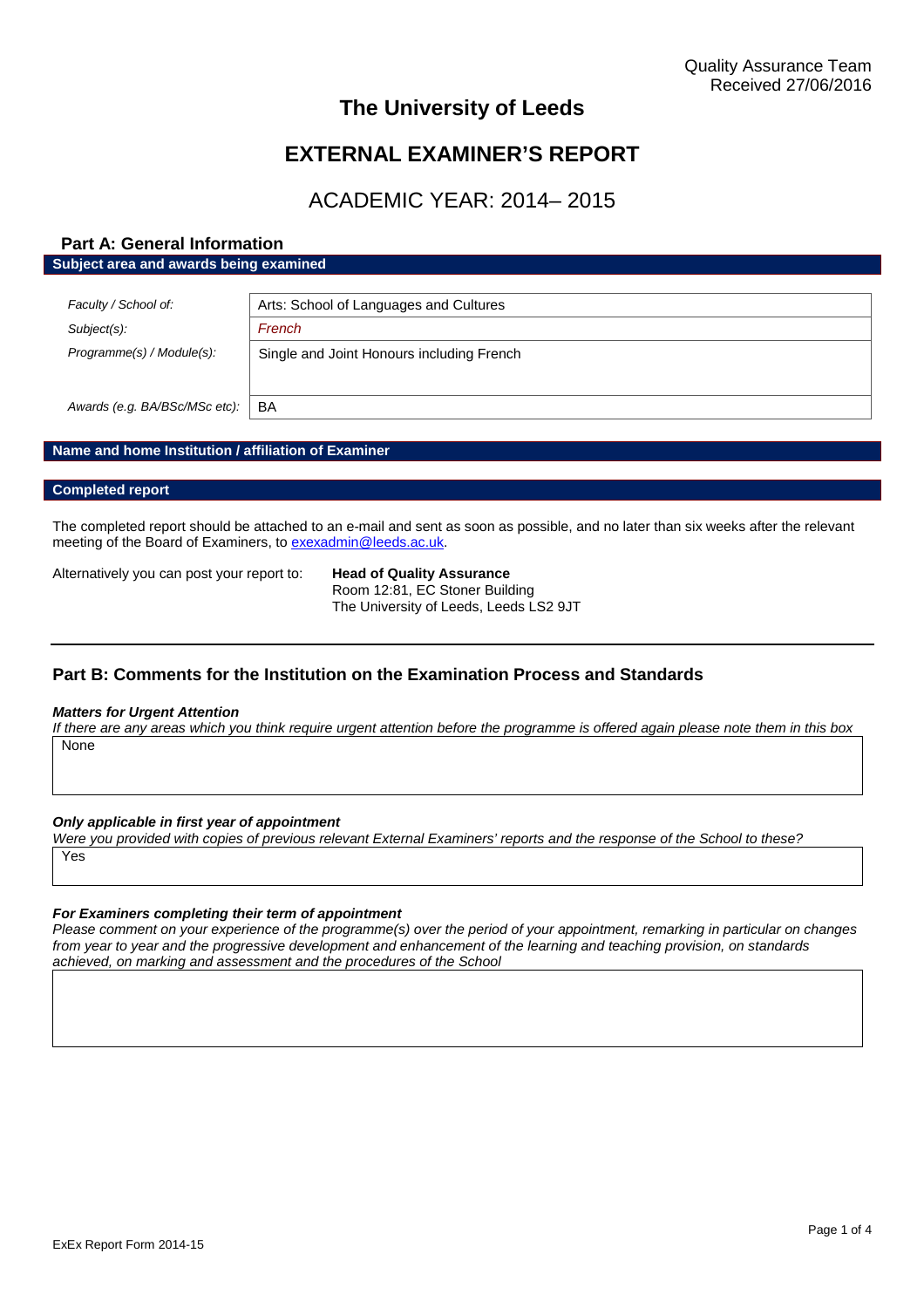#### **Standards**

- **1. Please indicate the extent to which the programme Aims and Intended Learning Outcomes (ILOs) were commensurate with the level of the award**
	- *The appropriateness of the Intended Learning Outcomes for the programme(s)/modules and of the structure and content of the programme(s);*

 *The extent to which standards are appropriate for the award or award element under consideration.* The ILOs for the modules I looked at are entirely appropriate, commensurate with the level of the award, and in line with other UK HE institutions. The degree programme is very well structured, and the students benefit from a wide range of modules taught by staff who are both subject experts and very dedicated teachers. The diversity of modules enhances student choice and contributes to the production of excellent results, through a combination of research-led teaching, student interest, and smaller group-sizes for specialist modules, particularly in the final year.

#### **2. Did the Aims and ILOs meet the expectations of the national subject benchmark (where relevant)?**

 *The comparability of the programme(s) with similar programme(s) at other institutions and against national benchmarks and the Framework for Higher Education Qualifications.* The aims and ILOs of all of the modules that I saw were comparable with the national subject benchmark, the FHEQ and with programmes in other HE institutions with which I am familiar.

**3. Please comment on the assessment methods and the appropriateness of these to the ILOs**

 *The design and structure of the assessment methods, and the arrangements for the marking of modules and the classification of awards;*

 *The quality of teaching, learning and assessment methods that may be indicated by student performance.* All assessments were well designed in order to test students' achievement of the ILOs. They used a combination of targetlanguage and English-language assessments to reveal both the standards of written language and the highest possible intellectual quality. Student work was meticulously marked by the first marker. Detailed and constructive feedback was provided, with a focus on guiding the student to improving their performance in subsequent pieces of work. The feedback form invites students to reflect on the feedback they are given, and I think this is very useful, particularly when students want to discuss their feedback with the marker. The moderation form is useful for setting out which pieces of work the moderator looked at, what they thought about them, and the subsequent discussion between the two markers. Where moderators disagreed with the marks in the sample they saw, the whole group's marks were raised or lowered, as is appropriate in sample moderation. The essay and exam questions were wide-ranging, interesting and demanding. They demonstrated high levels of subject expertise of the teaching staff, and student responses demonstrated very effective teaching and learning. Almost all of the work I saw was of a good/very good standard, and at the top end, there were many excellent and a few outstanding pieces.

#### **4. Were students given adequate opportunity to demonstrate their achievement of the Aims and ILOs?**

 *The academic standards demonstrated by the students and, where possible, their performance in relation to students on comparable courses;*

*The strengths and weaknesses of the students as a cohort.*

Student work was of a high/very high standard, with many excellent and a few outstanding pieces at the top end. There was considerable evidence of students understanding and engaging with the course content, reading widely, and constructing informed answers to the questions set. Some fell down on their ability to express their arguments in nuanced analytical language, and this applied when they were writing in English, as well as in French.

#### **5. For Examiners responsible for programmes that include clinical practice components, please comment on the learning and assessment of practice components of the curriculum**  $N/A$

#### **6. Please comment on the nature and effectiveness of enhancements to the programme(s) and modules since the previous year**

*It would be particularly helpful if you could also identify areas of good practice which are worthy of wider dissemination.* As this is my first year, I cannot comment on this.

#### **7. Please comment on the influence of research on the curriculum and learning and teaching**

*This may include examples of curriculum design informed by current research in the subject; practice informed by research; students undertaking research.*

The influence of research is evident in the curriculum of all of the modules, in the design of the assessments, and in student work. Students are clearly benefiting from the subject expertise of the teaching staff, and from academics' abilities to pass on their research-based knowledge and inspire in their students intellectual curiosity and a deep interest in the subject. Students' own research skills are demonstrated, particularly in final-year work, including, but not restricted to, the dissertations. The dissertations were of a very high standard. The marks were high, and this was entirely appropriate. The moderator commented that 'the proper use of the 70-90 scale for first class and excellent work is justified by the quality of the dissertations', and I agree. The first marker's comments on one dissertation, which was awarded a mark of 85% stated that 'this is not too far from publishable quality, which is exceptional at this level'.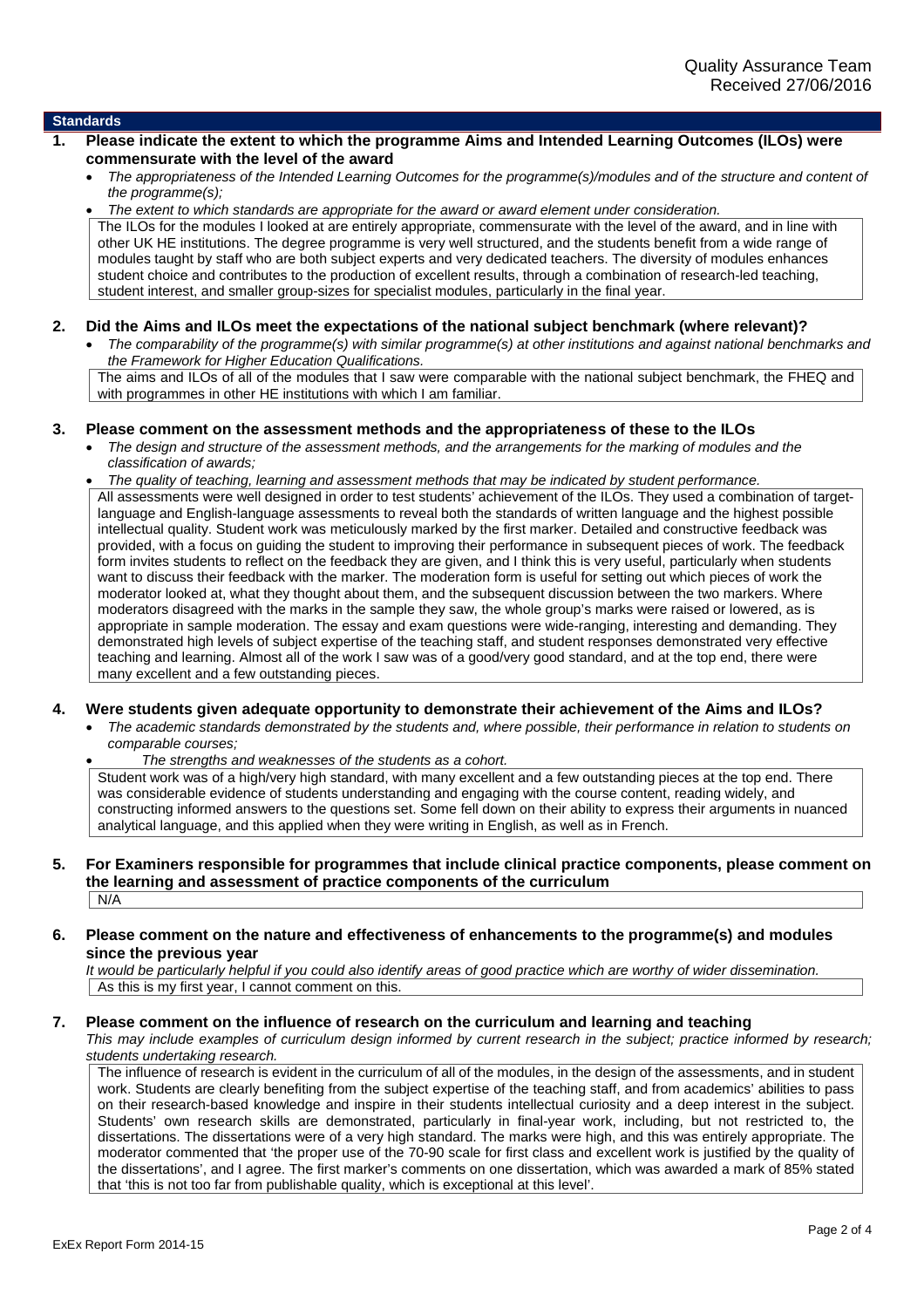**8. Where the programme forms part of an Integrated PhD, please comment on the appropriateness of the programme as training for a PhD**

**N/A**

**For Examiners involved in mentoring arrangements**

**9. If you have acted as a mentor to a new External Examiner or have received mentor support please comment here on the arrangements**

I was allocated a mentor as soon as I was appointed, and this made me feel very well supported. It turned out that there was absolutely no need to consult my mentor, given the tremendous support that I received from academic and administrative colleagues in the department. All information was conveyed in a clear and transparent fashion, and any questions I might have had were pre-empted by very detailed and helpful explanations of all the course content, structure, processes and procedures.

#### **The Examination/Assessment Process**

**10. The University and its Schools provide guidance for External Examiners as to their roles, powers and responsibilities. Please indicate whether this material was sufficient for you to act effectively as an External Examiner.**

*Whether External Examiners have sufficient access to the material needed to make the required judgements and whether they are encouraged to request additional information.*

I was very impressed with the way in which all marked work is made available to the externals. This demonstrates the confidence that colleagues in French rightly have in the rigour of their assessment procedures, marking and moderation. It enabled me to gain an overview of all of the work that is done in the area for which I am responsible.

**11. Did you receive appropriate documentation relating to the programmes and/or parts of programmes for which you have responsibility, e.g. programme specifications or module handbooks, marking criteria?** *The coherence of the policies and procedures relating to External Examiners and whether they match the explicit roles they are*

*asked to perform.*

Absolutely. I received everything that I could possibly need in order to carry out my role, and all communications were exceptionally clear and helpful.

**12. Were you provided with all draft examination papers/assessments? Was the nature and level of the questions appropriate? If not, were suitable arrangements made to consider your comments?**

Yes, I received all draft exam papers and coursework questions, and commented very positively on all of them. I was impressed with the demanding nature of many of the questions, which demonstrates the high level of teaching and learning in French. Minor suggestions, largely typographical errors, were responded to immediately.

**13. Was sufficient assessed / examined work made available to enable you to have confidence in your evaluation of the standard of student work? Were the scripts clearly marked/annotated?**

Yes, everything was made available to me, and very clearly presented. All work was clearly marked, with constructive feedback for the students, explanations for how the marks were arrived at, and any discussion between the moderators recorded. During my visit, I saw only good practice in assessment, marking and moderation.

#### **14. Was the choice of subjects for dissertations appropriate? Was the method and standard of assessment appropriate?**

Yes, students had chosen excellent dissertation topics, and clearly worked very hard with their supervisors to achieve some very good outcomes. The marks were high: an average of 74 with a range between 64 and 86, but these high marks were entirely justified by the quality of the work.

**15. Were the administrative arrangements satisfactory for the whole process, including the operation of the Board of Examiners? Were you able to attend the meeting? Were you satisfied with the recommendations of the Board?**

Yes. The Board was very well organised and run. Echoing the comments of my predecessor, I am very pleased to see that the student results presented to the Board are not anonymised, as they are in some other institutions. Since the Board receives, rather than decides, marks, and a separate panel considers mitigating circumstances, this cannot produce any discriminatory outcomes, and it allows teaching staff to see the results of their work throughout the year.

#### **16. Were appropriate procedures in place to give due consideration to mitigating circumstances and medical evidence?**

Yes.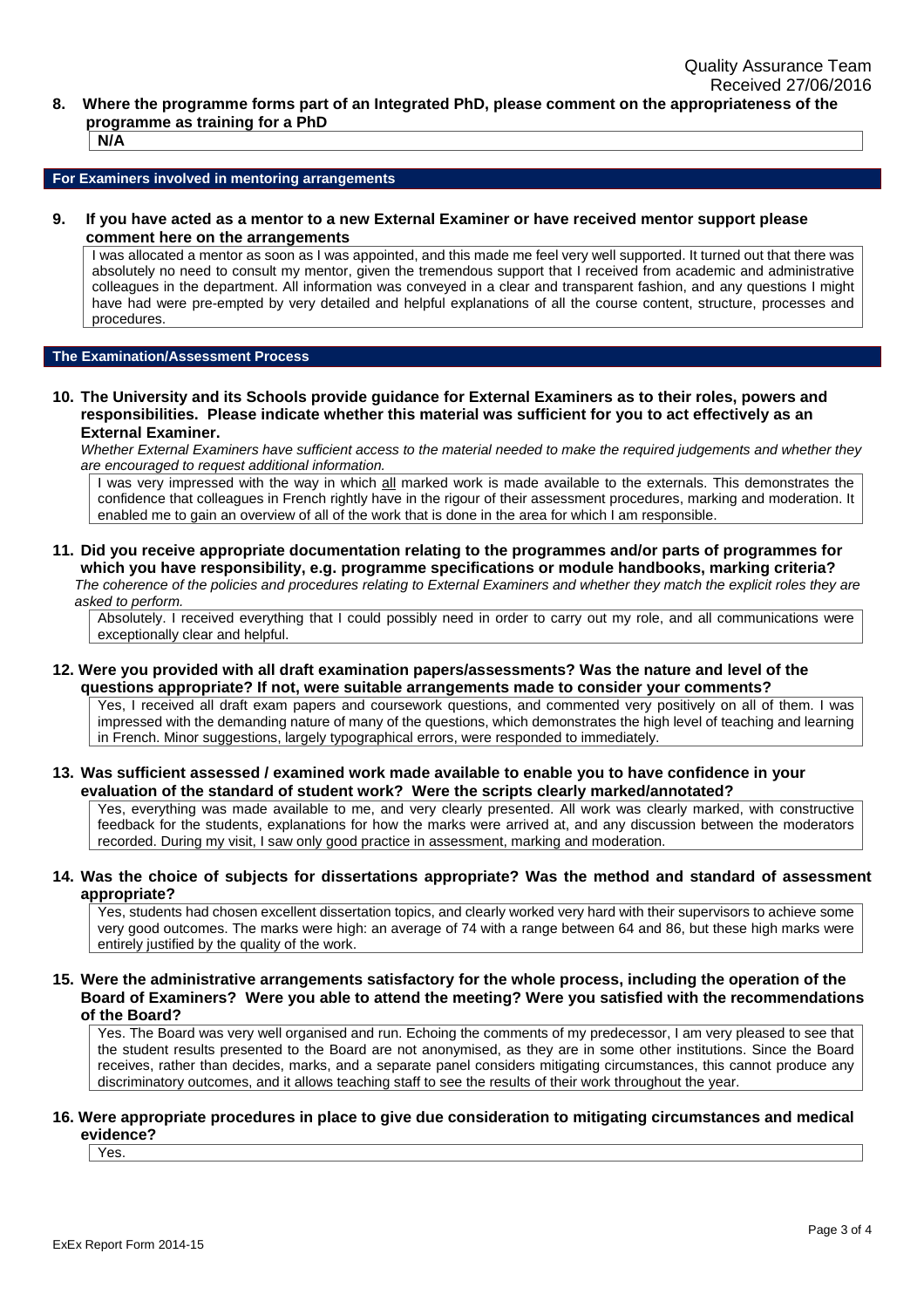## **Other comments**

# **Please use this box if you wish to make any further comments not covered elsewhere on the form**

I cannot praise too highly the dedication and professionalism of the academic and administrative staff in French. From an external's point of view, the system works very well, student performance is at least in line with departments in other institutions. It is very pleasing to see that students still have access to a wide range of modules, enabling them to benefit from the subject expertise of active researchers and dedicated teachers. This is a very important aspect of subject health, and should continue to be supported. The organisation of the work of the four externals is excellent, and the very high standards of scrutiny that I saw this year could not be achieved with any fewer external examiners, so I strongly urge the University to ensure that the external who has reached the end of his term this year is replaced.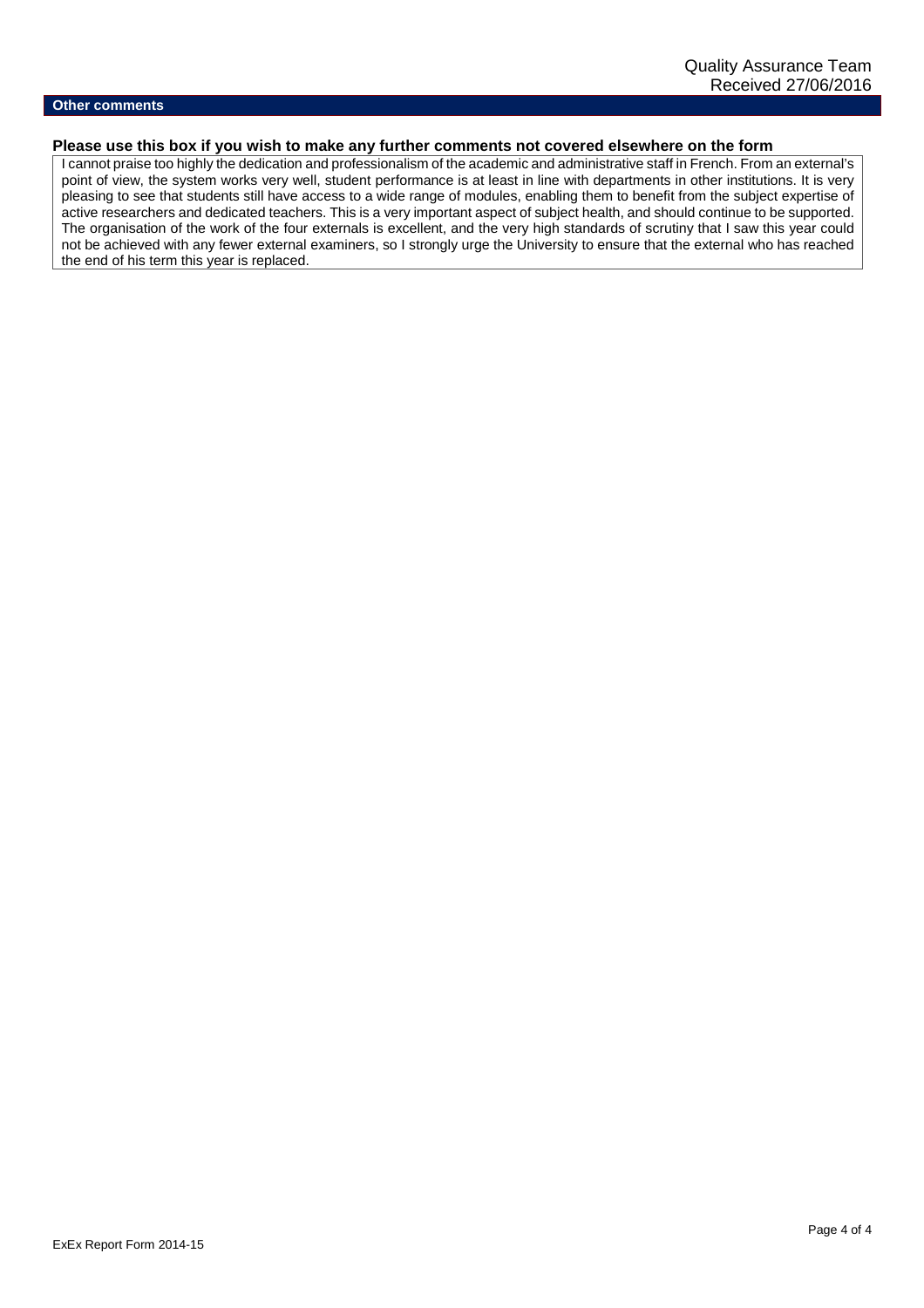# **School of Languages, Cultures and Societies**

FACULTY OF ARTS



02 September 2016

Dear

Thank you very much for your external examiner's report on the French subject area for the academic session 2015/16. On behalf of my colleagues I would like to thank you for your thorough, detailed and constructive comments on our teaching and assessment procedures. It is reassuring to know that our procedures and standards are commensurate with good practice in the UK. I am very pleased that you commended the range of our final-year modules and the quality of formative feedback. I am also pleased that you commented on the overall high quality of our final-year dissertations. I note your comments about the difficulties that some students have in expressing themselves in written English, as well as in written French. We work on essaywriting skills in our first year module FREN1020 Introduction to French Studies and encourage students to take advantage of the support offered by the Library. This is an area that we can emphasize in our support of new students, through building it into their feedback in a more explicit fashion where needed.

I would like to thank you for all of your support and collegiality during the past year. It has been a pleasure to have you as our external examiner and we look forward to working with you again next year. Thank you also for agreeing to mentor our new external examiner in 2016/17.

With all good wishes,

Director of French School of Languages, Cultures and Societies University of Leeds LS2 9JT tel: 0113 fax: 0113 email: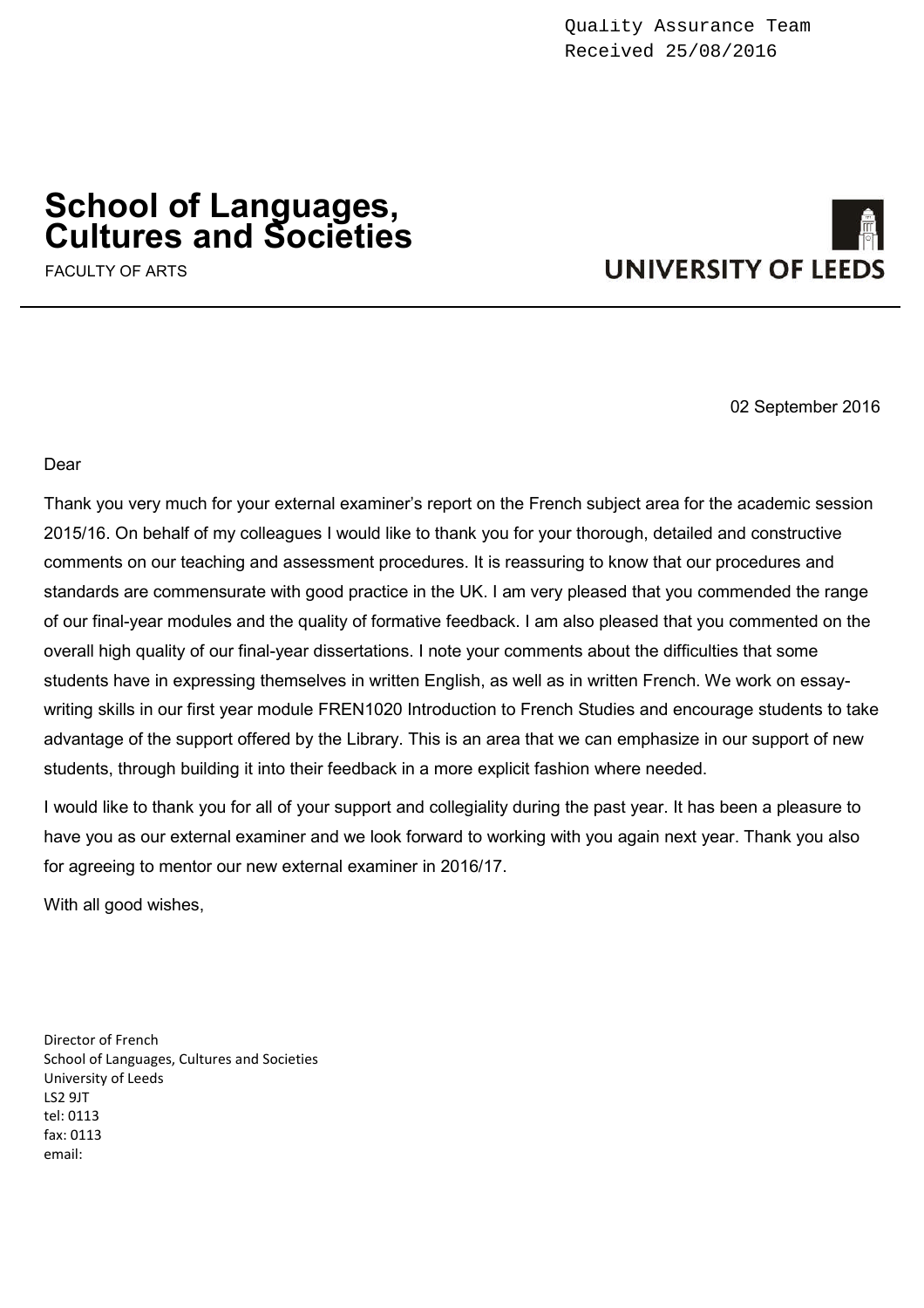# **The University of Leeds**

# **EXTERNAL EXAMINER'S REPORT**

# ACADEMIC YEAR: 2015– 2016

# **Part A: General Information Subject area and awards being examined**

| Faculty / School of:          | Languages, Cultures and Societies                                                                                                                                                                                                                        |
|-------------------------------|----------------------------------------------------------------------------------------------------------------------------------------------------------------------------------------------------------------------------------------------------------|
| Subject(s):                   | French                                                                                                                                                                                                                                                   |
| Programme(s) / Module(s):     | French Studies, with responsibility for the following modules:<br>Level 1 - FREN1010, FREN1020<br>Level 2 - FREN2120/2125, FREN2160/2165, FREN2340/2345, MODL2001/2005<br>Level 3 - FREN3010, FREN3480, FREN3555, FREN3585, FREN3740, FREN3751, FREN3770 |
| Awards (e.g. BA/BSc/MSc etc): | BA                                                                                                                                                                                                                                                       |

### **Name and home Institution / affiliation of Examiner**

#### **Completed report**

The completed report should be attached to an e-mail and sent as soon as possible, and no later than six weeks after the relevant meeting of the Board of Examiners, to [exexadmin@leeds.ac.uk.](mailto:exexadmin@leeds.ac.uk)

Alternatively you can post your report to: **Head of Quality Assurance**

Room 12:81, EC Stoner Building The University of Leeds, Leeds LS2 9JT

# **Part B: Comments for the Institution on the Examination Process and Standards**

#### *Matters for Urgent Attention*

*If there are any areas which you think require urgent attention before the programme is offered again please note them in this box*

*.* None.

### *Only applicable in first year of appointment*

*Were you provided with copies of previous relevant External Examiners' reports and the response of the School to these?*

N/A

# *For Examiners completing their term of appointment*

*Please comment on your experience of the programme(s) over the period of your appointment, remarking in particular on changes from year to year and the progressive development and enhancement of the learning and teaching provision, on standards achieved, on marking and assessment and the procedures of the School*

N/A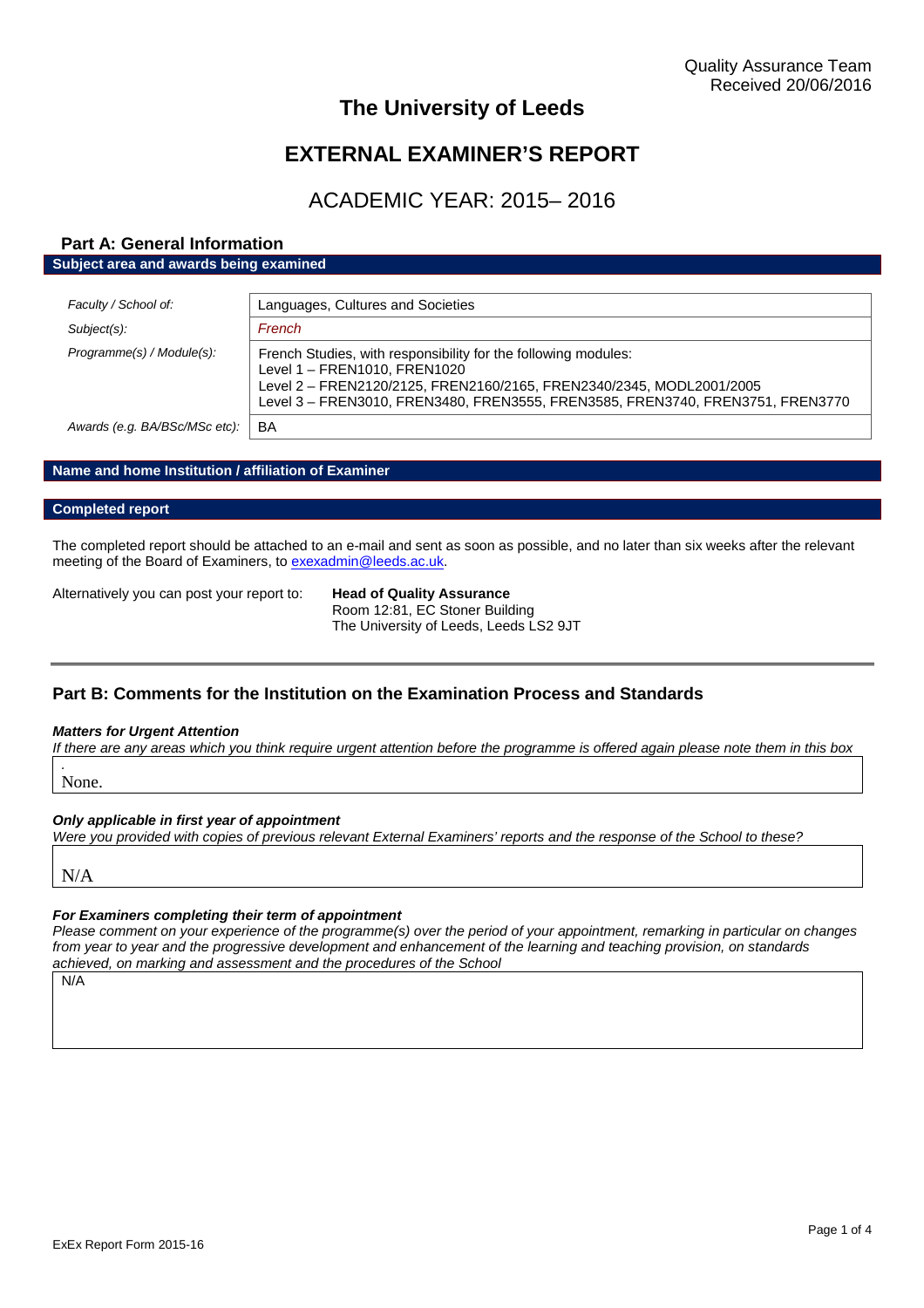#### **Standards**

- **1. Please indicate the extent to which the programme Aims and Intended Learning Outcomes (ILOs) were commensurate with the level of the award**
	- *The appropriateness of the Intended Learning Outcomes for the programme(s)/modules and of the structure and content of the programme(s);*
	- *The extent to which standards are appropriate for the award or award element under consideration.*

The aims and outcomes for the programme are clear and well articulated, and the programme is very well designed in order to facilitate them. The programme offers clear progression and pathways, from introductory and survey modules at Levels 1 and 2, to more specialist and research-led modules at Level 3. At the same time, modules at earlier stages of the programme, such as FREN2160/2165 Francophone Africa, reflect the research interests and strengths of the teaching team. There is no doubt that standards are appropriate for the award of a BA in French Studies.

#### **2. Did the Aims and ILOs meet the expectations of the national subject benchmark (where relevant)?**

 *The comparability of the programme(s) with similar programme(s) at other institutions and against national benchmarks and the Framework for Higher Education Qualifications.*

Yes. The design and aims of the programme compare very favourably with programmes in French Studies at comparator institutions with which I am familiar  $(\langle\langle\rangle, \langle\langle\langle\rangle \rangle, \langle\langle\langle\rangle \rangle)$ 

#### **3. Please comment on the assessment methods and the appropriateness of these to the ILOs**

- *The design and structure of the assessment methods, and the arrangements for the marking of modules and the classification of awards;*
- *The quality of teaching, learning and assessment methods that may be indicated by student performance.*

The programme uses an appropriate range of assessment methods at all levels of the programme. Assessment often involves a combination of assessed coursework and written exam, which remains an effective way of testing different types of skills and students' ability to marshal knowledge and understanding. There are various examples of creative approaches to assessment, such as the exercise in autobiographical writing for FREN3740 (Écrire et S'écrire: Women's Writing in C20/C21 France) and the opportunity to write a commentary on a photographic image of the students' own choosing in FREN3585 (Camera Lucida). Also notable is the requirement typically for at least one piece of assessment to be completed in French. A good number of students displayed impressive mastery of more sophisticated vocabulary and concepts in French, which reflects very well on the language-learning element of the programme. Marking of assessed work was consistently rigorous and judicious, with clear evidence of careful discussion between first marker and moderator. The feedback provided was consistently helpful, well focused and supportive. Student performances across the Level 3 modules I reviewed were very strong, reflected in mean and median marks typically in the 65-67% range. This is a clear indication both of strong student engagement with module content, and excellent teaching.

- **4. Were students given adequate opportunity to demonstrate their achievement of the Aims and ILOs?**
	- *The academic standards demonstrated by the students and, where possible, their performance in relation to students on comparable courses;*
		- *The strengths and weaknesses of the students as a cohort.*

Yes. The strongest students are producing work which is comparable with the best students at other institutions with which I am familiar. A number of essays were thoughtful, well structured and showed excellent understanding of key themes in French culture. Less strong students displayed typical weaknesses (difficulties with structuring essays and developing arguments), but they were generally very well supported by helpful and focused feedback. I saw evidence that several students had improved their marks from one piece of assessment to the next, suggesting that they are benefitting from the feedback provided. As noted above, mean and median marks in the mid-60% range at both Levels 2 and 3 are a good indication that the cohort is responding well to stimulating modules and excellent teaching (though see also the final section below for additional comments on mark profiles for the Level 2 courses I reviewed).

#### **5. For Examiners responsible for programmes that include clinical practice components, please comment on the learning and assessment of practice components of the curriculum**

N/A

#### **6. Please comment on the nature and effectiveness of enhancements to the programme(s) and modules since the previous year**

*It would be particularly helpful if you could also identify areas of good practice which are worthy of wider dissemination.*

As the range of modules offered in French is impressively broad, I am still not familiar with all of them; but it is clear that the programme continues to evolve in ways which reflect current trends in French and Francophone Studies, whether it be the development of more practically-oriented or vocational strands (e.g. French as a Professional Language or modules in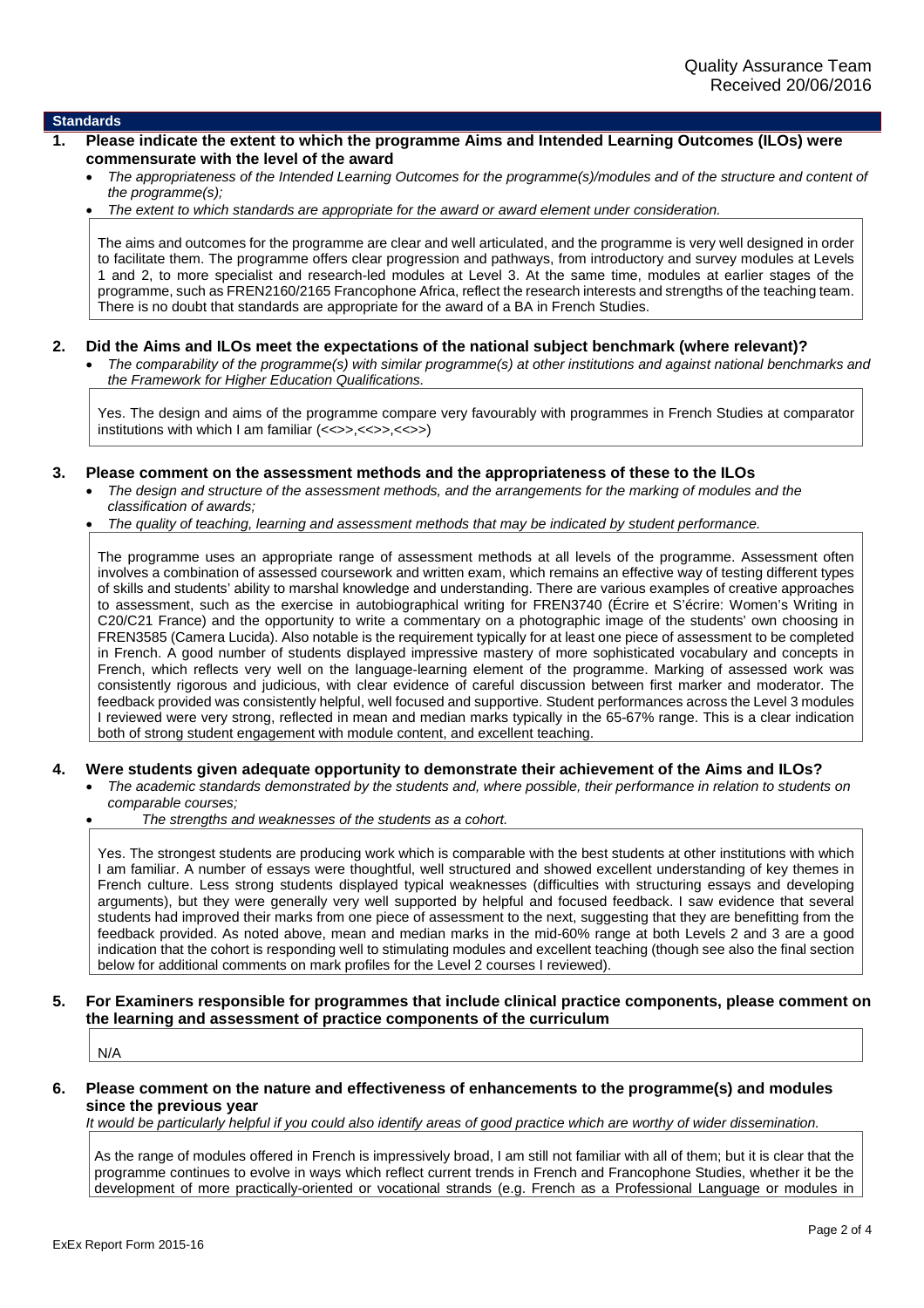translation and interpreting), or in courses which reflect the interdisciplinary approaches increasingly defining research in Modern Languages (e.g. Gender, Sex and Cinema).

For the first time this year, I also reviewed MODL2001/2005 (Linguists into Schools), which is an excellent example of how Modern Languages departments can shape vocationally-oriented modules and prepare the ground for future career pathways. The module involves a varied range of assessments (reflective account based on a learning journal, teaching materials and a presentation) to take into account the practical experience gained from working in a school classroom. The students produced some very interesting work, with evidence both of extensive reflection and growing confidence in how to approach reflective learning.

#### **7. Please comment on the influence of research on the curriculum and learning and teaching**

*This may include examples of curriculum design informed by current research in the subject; practice informed by research; students undertaking research.*

There is clear evidence that the research interests and expertise of the teaching staff inform all levels of the curriculum. This is most obvious at Level 3, where there is an exciting and diverse range of specialist modules reflecting current trends in French Studies and adopting interdisciplinary approaches to the study of cultural production (Gender, Sex and Cinema; C20 French Literature and the Visual Arts). Modules at lower levels are also clearly grounded in the research strengths of the Department (e.g. FREN2160/2165 Francophone Africa), which helps create clear and coherent pathways through the programme. Consistent use is made of modes of assessments which encourage students to develop skills of independent research and thinking, such as the photo-essay in FREN3585 (Camera Lucida), and the piece of autobiographical writing accompanied by critical reflection in FREN3740 (Écrire et s'écrire).

#### **8. Where the programme forms part of an Integrated PhD, please comment on the appropriateness of the programme as training for a PhD**

N/A

#### **For Examiners involved in mentoring arrangements**

**9. If you have acted as a mentor to a new External Examiner or have received mentor support please comment here on the arrangements**

N/A

#### **The Examination/Assessment Process**

**10. The University and its Schools provide guidance for External Examiners as to their roles, powers and responsibilities. Please indicate whether this material was sufficient for you to act effectively as an External Examiner.**

*Whether External Examiners have sufficient access to the material needed to make the required judgements and whether they are encouraged to request additional information.*

Yes

**11. Did you receive appropriate documentation relating to the programmes and/or parts of programmes for which you have responsibility, e.g. programme specifications or module handbooks, marking criteria?** *The coherence of the policies and procedures relating to External Examiners and whether they match the explicit roles they are asked to perform.*

Yes

**12. Were you provided with all draft examination papers/assessments? Was the nature and level of the questions appropriate? If not, were suitable arrangements made to consider your comments?**

Yes – any suggestions made were taken into consideration.

**13. Was sufficient assessed / examined work made available to enable you to have confidence in your evaluation of the standard of student work? Were the scripts clearly marked/annotated?**

Yes. All assessed work and exam scripts were available for scrutiny. As last year, there was clear evidence of robust marking and moderation, with good evidence of dialogue and agreement between first and second markers. The marking of FREN2120/2125 (Foundations of Modern French Thought) was particularly noteworthy in this regard, with careful calibration and adjustment of marks between the three members of the marking team. Revised arrangements adopted last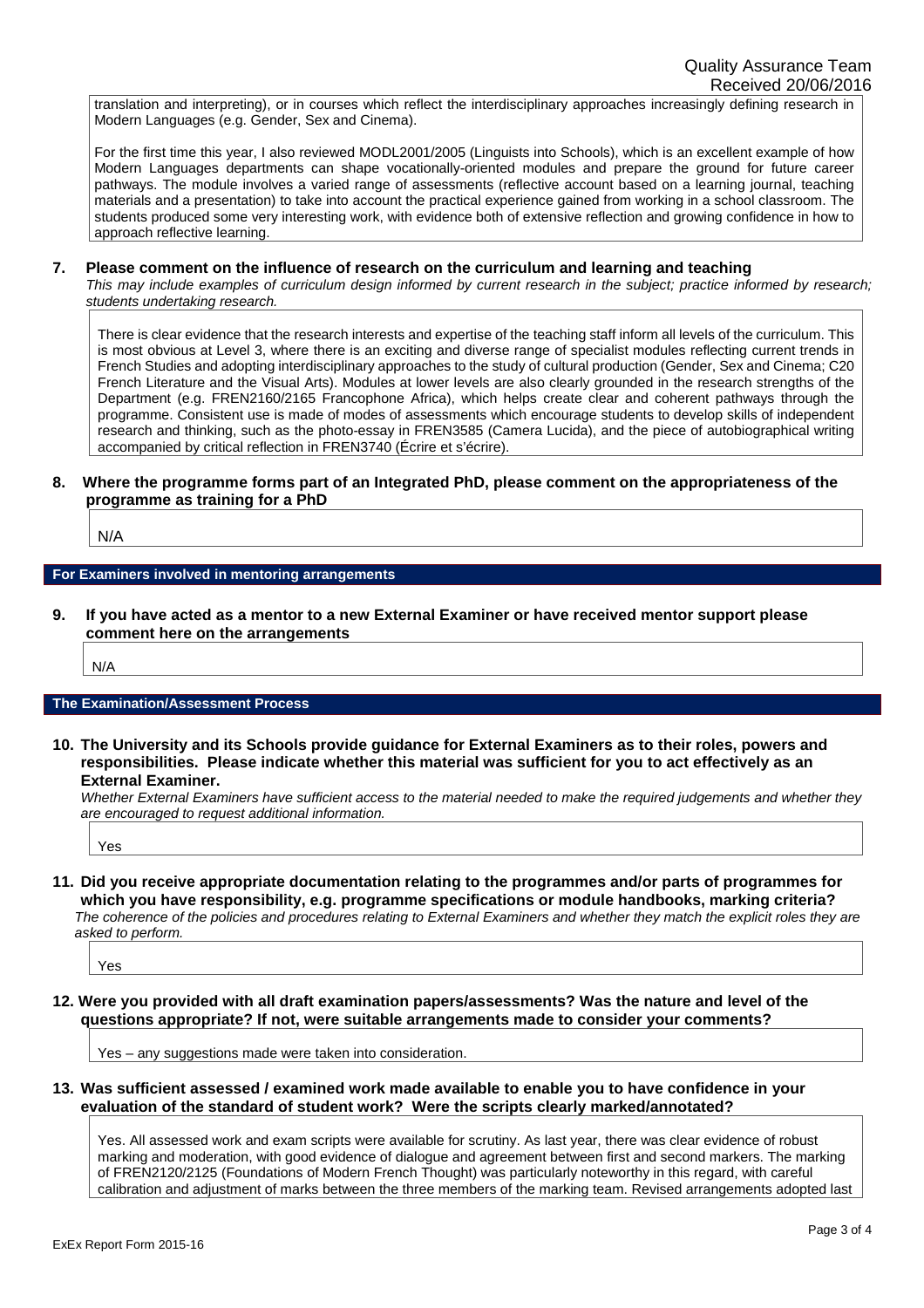year for the French-English translation component of FREN3010 (Advanced Language), including marking and moderation of an initial sample of scripts by the marking team, continue to work well.

I raised one query with the Department's Exams Officer regarding consistency in moderation practices. In several instances, there was explicit acknowledgement in the moderation report that actions following moderation (e.g. raising or lowering of marks) should apply to the cohort as a whole. Actions taken to calibrate marks in FREN2120/2125 would be a case in point. However, there were some instances where it seemed that adjustments were being applied to particular scripts which had formed part of the moderation sample, rather than the whole batch of scripts. I agreed with the Department's Exams Officer that it would be useful for the department to review its moderation policy, and the difference between moderation and second marking, before the start of the assessment round in the next academic session.

#### **14. Was the choice of subjects for dissertations appropriate? Was the method and standard of assessment appropriate?**

N/A – I did not have responsibility for reviewing dissertations this year.

**15. Were the administrative arrangements satisfactory for the whole process, including the operation of the Board of Examiners? Were you able to attend the meeting? Were you satisfied with the recommendations of the Board?**

I was unable to attend the Board of Examiners this year, due to a clashing commitment at another institution. However, I spent a full day in the Department prior to the Board in order to review modules for which I was responsible. The day was very well organised and run by the Department's Examination Officer, and I was able to complete my work in good time. Administrative arrangements over the course of the year have been excellent.

#### **16. Were appropriate procedures in place to give due consideration to mitigating circumstances and medical evidence?**

N/A

#### **Other comments**

#### **Please use this box if you wish to make any further comments not covered elsewhere on the form**

1. I was asked this year to pay particular attention to FREN1010 (Language Awareness and Skills). This is the core language module for Level 1 students, and therefore fundamental to the undergraduate programme in French. It is a very well structured course, involving systematic revision of the core areas of French language through a fortnightly grammar lecture, reinforced with weekly grammar seminars and oral/aural classes. A comprehensive programme of private study and language revision exercises is provided via the institutional VLE, accompanied by a clear statement on the importance of private study at university, and very helpful guidance on the amount of time students should expect to devote to it. The structure and modes of delivery of the module are typical of core language courses at Level 1 – my own institution, for example, makes use of regular grammar lectures as a way of covering the foundations of the language and ensuring that students are moving at a broadly similar pace. The mark profile of the course (mean of 61%, median of 62%) is in line with expectations for a core language course at this level and with a large cohort of students of varying ability. While the course is clearly working well, I understand from discussions with the module coordinator that it will be reviewed for next year, with the aim in particular of aligning the content of some of the exercises with the themes covered in the Level 1 culture courses. This promises to be an interesting and useful development.

2. As part of my review of the three Level 2 courses (FREN2120/25, FREN2160/65, FREN2340/45), I considered the mark profiles of each, where the data was available (FREN2120, FREN2340/45 and FREN2160). I noted that the profile was FREN2120 was notably lower than those for FREN2340/45 and FREN2160/65:

FREN2120 – mean 56%, max 71%, min 20%, median 59% FREN2340 – mean 63%, max 75%, min 20%, median 66% FREN2345 – mean 60%, max 74%, min 20%, median 65% FREN2160 – mean 64%, max 77%, min 20%, median 68%

No data was available for FREN2125 or FREN2165. Various factors could explain the divergent mark profile for FREN2120, and I agreed with the Department's Exams Officer that it might be useful for the department to review the mark profiles for these modules for the past 3-4 years, to see if any trends are present, and what might account for them, or whether the data for 2015/16 represents an anomaly.